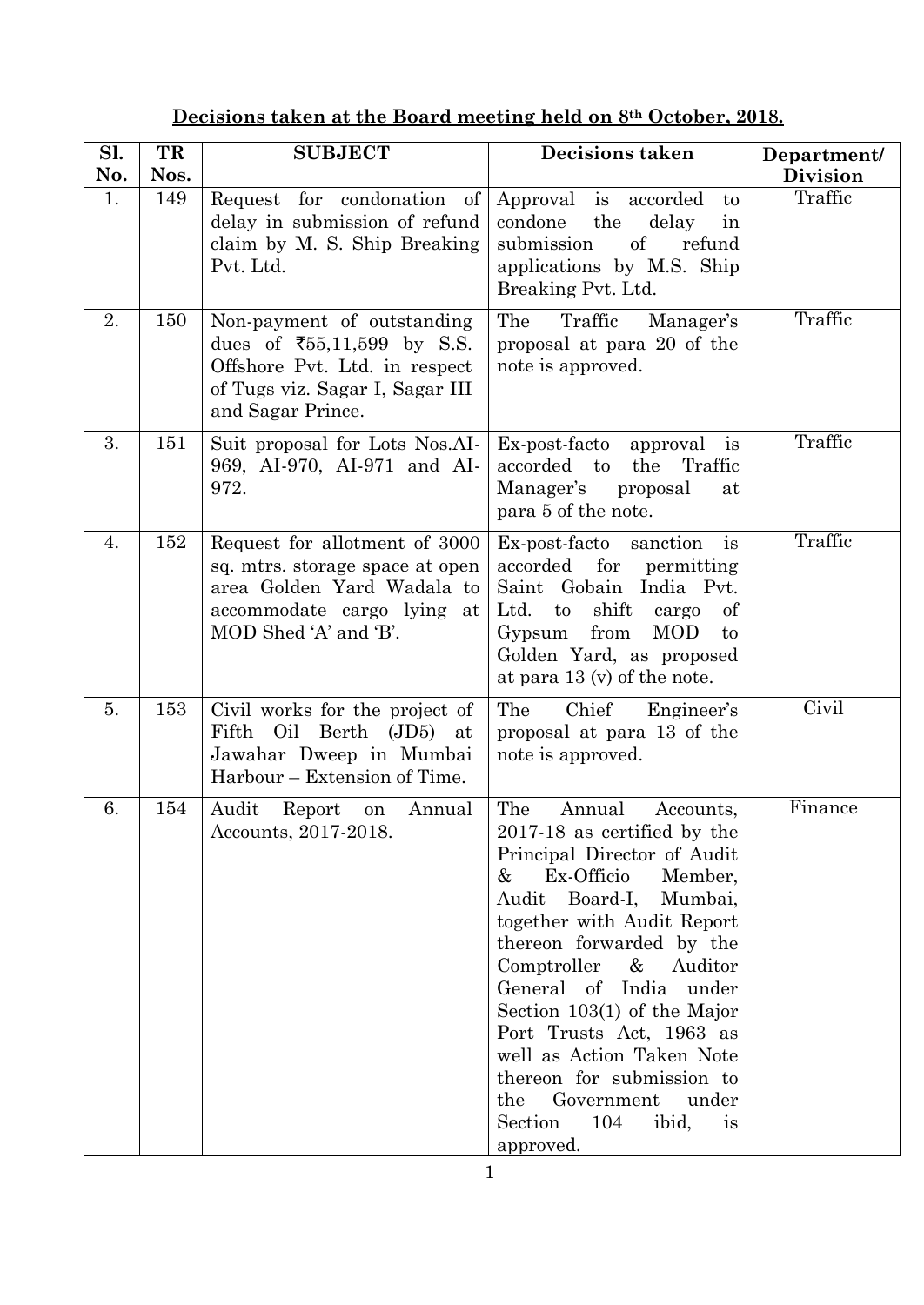| Sl.<br>No. | TR<br>Nos. | <b>SUBJECT</b>                                                                                                                                                                                                                                                                                                                                                               | <b>Decisions taken</b>                                                                                                                                                                                                                                                                   | Department/<br><b>Division</b> |
|------------|------------|------------------------------------------------------------------------------------------------------------------------------------------------------------------------------------------------------------------------------------------------------------------------------------------------------------------------------------------------------------------------------|------------------------------------------------------------------------------------------------------------------------------------------------------------------------------------------------------------------------------------------------------------------------------------------|--------------------------------|
| 7.         | 155        | No.E.-106/2015<br>Tender<br>Display of Advertisement in<br>MbPT<br>specified<br>Estate<br>at<br>locations.                                                                                                                                                                                                                                                                   | Approval is accorded to -<br>Extension of time from<br>(i)<br>2.4.2018 to 1.10.2018.<br>(ii) reckon the date<br><sub>of</sub><br>of<br>commencement<br>Licence period from<br>1.10.2018.                                                                                                 | Civil                          |
|            |            |                                                                                                                                                                                                                                                                                                                                                                              | (iii) review the decision<br>TR<br>taken<br>under<br>No.203<br>dated<br>13.3.2018 and not to<br>charge interest from<br>24.11.2017<br>till<br>$27.4.2018$ (actual date<br>of realization of first<br>year Licence Fee) in<br>of<br>Clause<br>terms<br>No.1.12<br>of<br>the<br>Agreement. |                                |
| 8.         | 156        | $CE.JD-5$<br>Marine<br>Loading<br>Arm/2018<br>Supply<br>$\equiv$<br>and<br>Delivery at site on FOB basis<br>of 7 Nos. Marine Loading arms<br>- Price offer.                                                                                                                                                                                                                  | The<br>Chief<br>Engineer's<br>proposal at para 16 of the<br>note is approved.                                                                                                                                                                                                            | Civil                          |
| 9.         | 157        | Extension<br>of<br>Concessional<br>Storage<br>for<br>import/coastal<br>consignment of Iron & Steel<br>Cargo.                                                                                                                                                                                                                                                                 | The<br>Traffic<br>Manager's<br>proposal at para 9 of the<br>note is approved.                                                                                                                                                                                                            | Traffic                        |
| 10.        | 158        | Tender No. DC-02/2017 - Hiring<br>of 2 Nos. Pilot Launches for 5<br>years & extendable for further<br>two years.                                                                                                                                                                                                                                                             | The<br>Tender Committee's<br>recommendations at para 7<br>of the note is approved.                                                                                                                                                                                                       | Marine                         |
| 11.        | 159        | No.CE.<br>HB/G/ENV/<br>Tender<br>2018<br>Carrying<br>$\equiv$<br>out<br>Environmental<br>Impact<br>Assessment and Environment<br>Plan<br>for<br>Management<br>"Development of Garden along<br>Haji Bunder<br>Mumbai",<br>in<br>including<br>obtaining<br>MPCB/CRZ & Environmental<br>Clearance for the Project.<br>- Acceptance of Lowest offer<br>and Sanction to Estimate. | Chief<br>The<br>Engineer's<br>proposal at para 14, read<br>with<br>FA&CAO's<br>observation at para 15 of<br>the note, is approved.                                                                                                                                                       | Civil                          |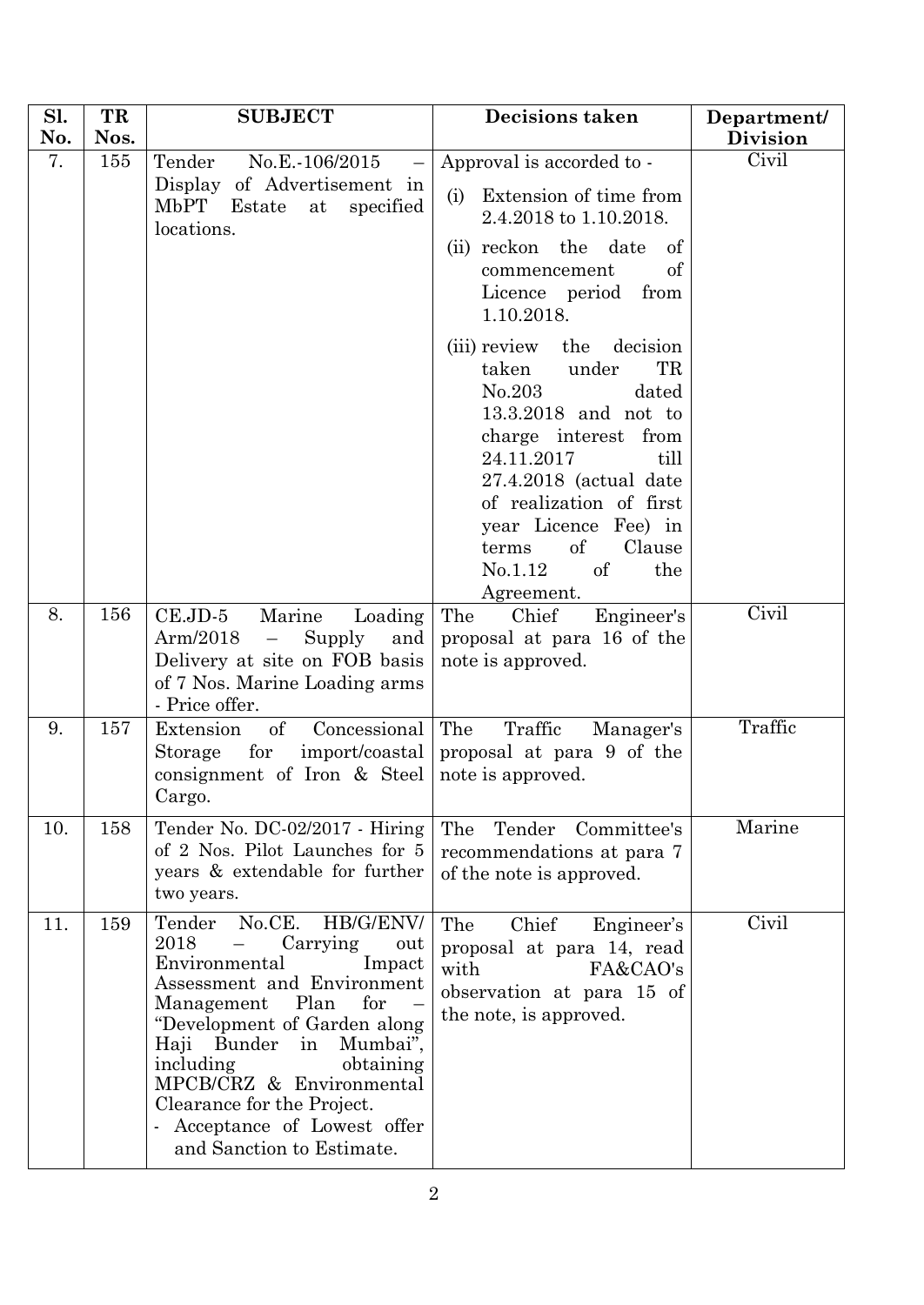| Sl. | TR   | <b>SUBJECT</b>                                                                                                                                                                                                              | <b>Decisions taken</b>                                                                                                                                                                                                                                                                                                                                                                                                                                                                                                                                                    | Department/     |
|-----|------|-----------------------------------------------------------------------------------------------------------------------------------------------------------------------------------------------------------------------------|---------------------------------------------------------------------------------------------------------------------------------------------------------------------------------------------------------------------------------------------------------------------------------------------------------------------------------------------------------------------------------------------------------------------------------------------------------------------------------------------------------------------------------------------------------------------------|-----------------|
| No. | Nos. |                                                                                                                                                                                                                             |                                                                                                                                                                                                                                                                                                                                                                                                                                                                                                                                                                           | <b>Division</b> |
| 12. | 160  | Sanction to the Estimate No.<br>$DC-04/2018$ (RE). (Hiring two<br>Harbour Tugs 50 and 60 ton<br>each for 5 years and further<br>extendable for 2 more years<br>the<br>same<br>terms<br>and<br><sub>on</sub><br>conditions). | The Deputy Conservator's<br>proposal at para 6 of the<br>note is approved.                                                                                                                                                                                                                                                                                                                                                                                                                                                                                                | Marine          |
| 13. | 161  | Appointment of Third Party<br>Inspection<br>Agency<br>for<br>bathymetry survey of dredging<br>works.                                                                                                                        | Ex-post-facto<br>approval is<br>accorded<br>the<br>to<br>$\sigma$<br>CoE-IIT<br>appointment<br>Madras as External Survey<br>Agency and to accept their<br>payment terms as stated in<br>para 9 of the note.                                                                                                                                                                                                                                                                                                                                                               | Civil           |
| 14. | 162  | Tender<br>No.E.10A/2017<br>"Modernisation of the existing"<br>Mumbai International Cruise<br>Terminal (MICT) at Indira<br>Dock, Mumbai." - Excess/Extra<br>execution.                                                       | Chief<br>Engineer's<br>The<br>proposal at para 10 of the<br>note is approved.                                                                                                                                                                                                                                                                                                                                                                                                                                                                                             | Civil           |
| 15. | 163  | Settlement of Group C & D<br><b>Employees of Major Port Trust</b><br>and Dock Labour Board with<br>effect from 1.1.2017.                                                                                                    | 1. Approval is accorded -<br>draw<br>monthly<br>$(i)$ to<br>salary at the revised<br>rates in terms of<br>Wage Revision from<br>the<br>month<br>of<br>November 2018 paid<br>in December 2018;<br>(ii) to pay the arrears on<br>of Wage<br>account<br>Revision<br>in<br>instalments as and<br>when the financial<br>condition of the Port<br>improves; and<br>2. The FA&CAO to submit<br>detailed<br>note<br>a<br>regarding<br>issue<br>οf<br>of<br>payment<br>arrears<br>towards<br>allowances<br>mentioned at para 9 for<br>discussion<br>with<br>the<br>Federation/IPA. | Finance         |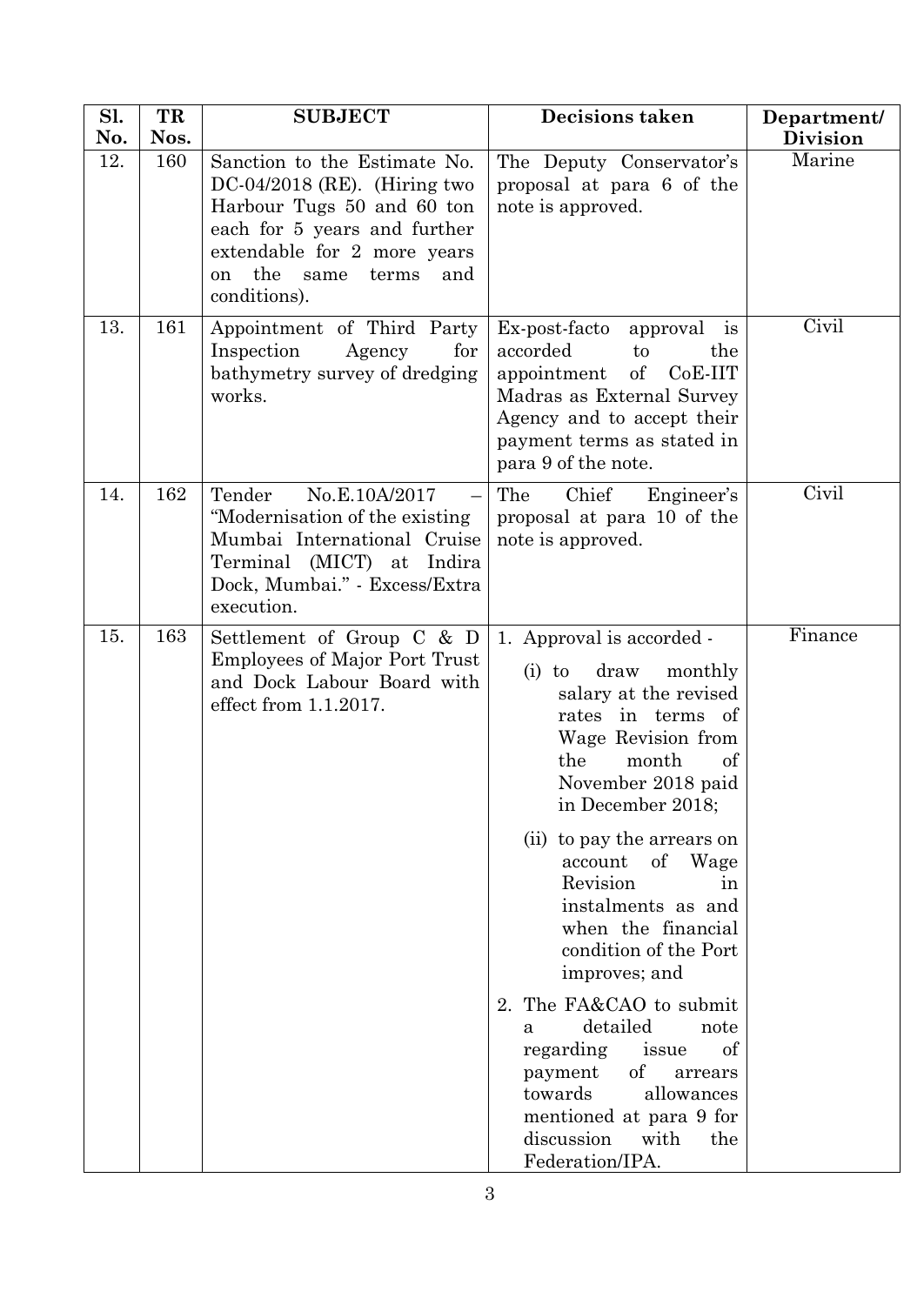| Sl.<br>No. | TR<br>Nos. | <b>SUBJECT</b>                                                                                                                                                                                                                                                     | <b>Decisions taken</b>                                                                                                                                                                                                                                                     | Department/<br><b>Division</b> |
|------------|------------|--------------------------------------------------------------------------------------------------------------------------------------------------------------------------------------------------------------------------------------------------------------------|----------------------------------------------------------------------------------------------------------------------------------------------------------------------------------------------------------------------------------------------------------------------------|--------------------------------|
| 16.        | 164        | No.CD-01/2008<br>Tender<br>Capital Dredging in Mumbai<br>Harbour for OCT project.<br>Arbitration between:<br>The Board of Trustees of the<br>Port of Mumbai  Claimant<br>And<br>Shipping<br>Jaisu<br>Company<br>Private Limited.  Respondent<br>(JSCPL for short). | Chief<br>Engineer's<br>The<br>proposal at para 3 of the<br>note is approved.                                                                                                                                                                                               | Civil                          |
| 17.        | 165        | Development, Operation and<br>Maintenance of M-Shed at<br>Prince's Dock, Mumbai Port.<br>Request for approval to the<br>and<br>conditions<br>terms<br>of<br>contract.                                                                                              | Approval is accorded to-<br>constitute a Committee<br>(i)<br>comprising of the Dy.<br>Chairman,<br>Chief<br>Engineer, FA&CAO to<br>examine the proposal<br>and submit its Report.<br>(ii) authorize the Chairman<br>to take a decision on<br>Committee's<br>the<br>Report. | Civil                          |
| 18.        | 166        | Improving productivity and<br>turn round time of vessels-<br>review.                                                                                                                                                                                               | Consideration deferred.                                                                                                                                                                                                                                                    | Traffic                        |
| 19.        | 167        | Tender No. CE.T.06/2017 -<br>Resurfacing with Asphaltic<br>materials<br>including<br>Repairing / Replacement of<br>drainage system at various<br>storage yards<br>and<br>open<br>wharves in Indira Dock.                                                           | Chief<br>Engineer's<br>The<br>proposal at para 4 of the<br>note is approved.                                                                                                                                                                                               | Civil                          |
| 20.        | 168        | T.No.73/2018 - Reclamation of<br>South-West cove at Jawahar<br>Dweep (Balance Work)<br>$\mathbf{b} \mathbf{v}$<br>using MbPT material.                                                                                                                             | The<br>Chief<br>Engineer's<br>proposal at para 14 of the<br>note is approved.                                                                                                                                                                                              | Civil                          |
| 21.        | 169        | Major<br>fault<br>with<br>the<br>underwater roller path of West<br>leaf of Inner Lock<br>Gate<br>$\mathrm{of}$<br>Indira Dock.                                                                                                                                     | Chief<br>The<br>Engineer's<br>proposal at para 9 of the<br>note is approved.                                                                                                                                                                                               | Civil                          |